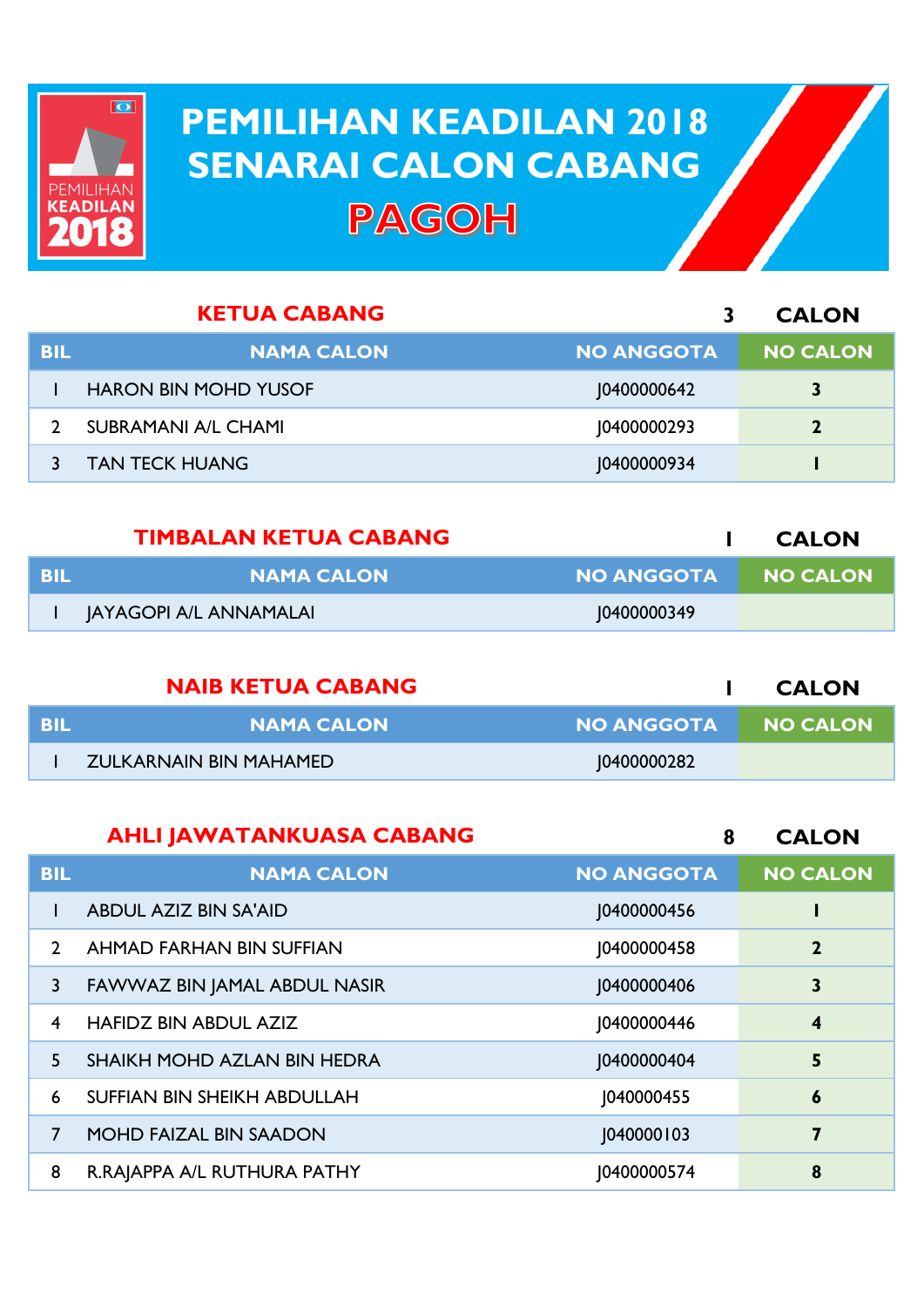|            | <b>KETUA AMK CABANG</b>          |                   | <b>CALON</b>    |
|------------|----------------------------------|-------------------|-----------------|
| <b>BIL</b> | <b>NAMA CALON</b>                | <b>NO ANGGOTA</b> | <b>NO CALON</b> |
| L          | <b>SHARWIN A/L SUBRAMANI</b>     | J0400000295       |                 |
|            |                                  |                   |                 |
|            | <b>TIMBALAN KETUA AMK CABANG</b> | $\mathbf 0$       | <b>CALON</b>    |
| <b>BIL</b> | <b>NAMA CALON</b>                | <b>NO ANGGOTA</b> | <b>NO CALON</b> |
|            |                                  |                   |                 |
|            |                                  |                   |                 |
|            | <b>NAIB KETUA AMK CABANG</b>     | $\bf{0}$          | <b>CALON</b>    |

| NO ANGGOTA NO CALON |
|---------------------|
|                     |

|      | <b>AHLI JAWATANKUASA AMK CABANG</b> |                     | <b>CALON</b> |
|------|-------------------------------------|---------------------|--------------|
| -BIL | NAMA CALON                          | NO ANGGOTA NO CALON |              |
|      |                                     |                     |              |